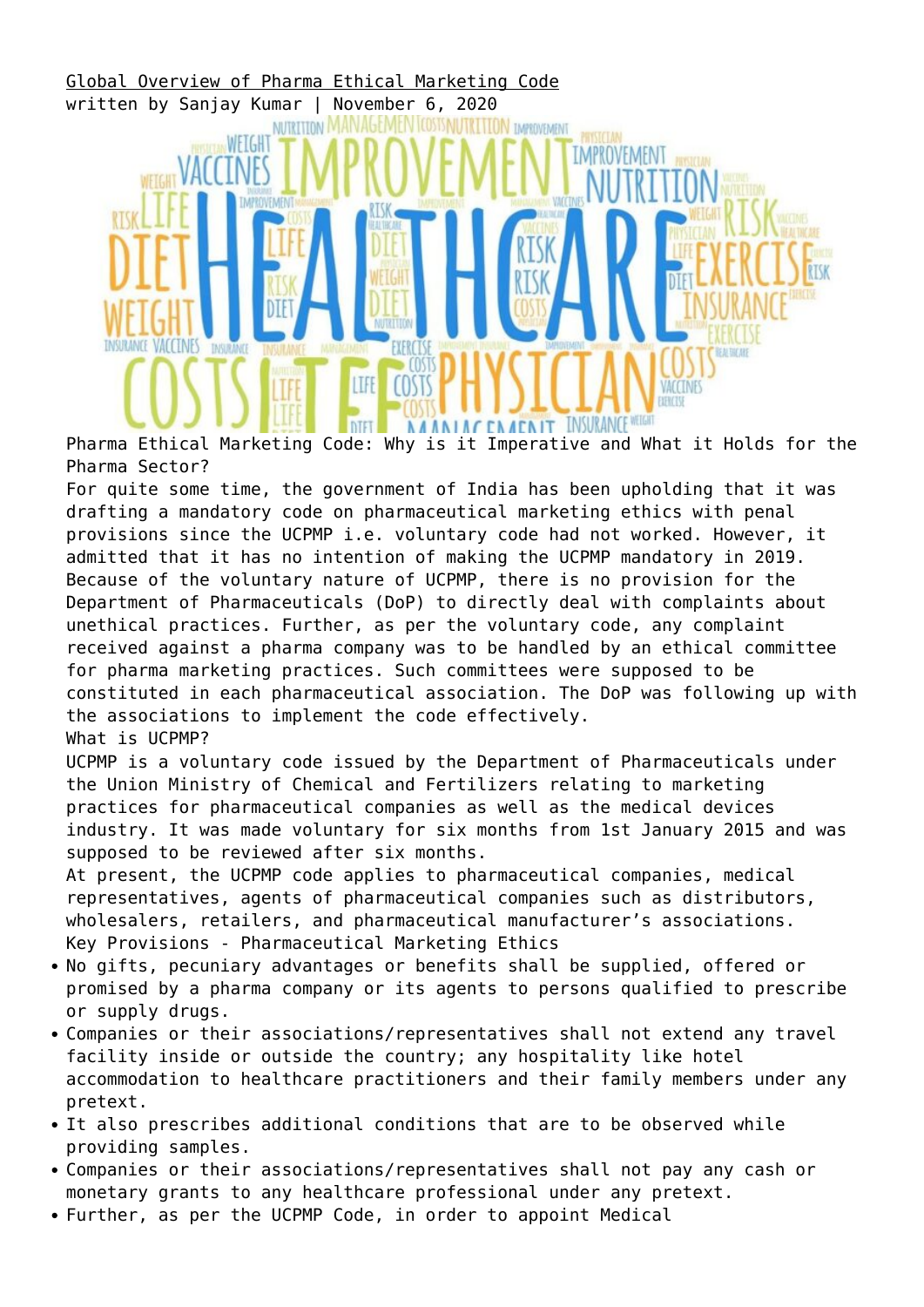Practitioners/HCPs as affiliates there should be a written contract, legitimate need for the services must be documented, and criteria for selecting affiliates must be directly related to the identified need. However, the number of affiliates retained must not be greater than the number necessary to achieve the identified need and that the compensation must be reasonable.

Issues

- The companies spend a huge amount on travel, accommodation and other expenditures on the doctors for lavish arrangements of the conferences.
- Support for Advocacy and Training to Health Initiatives (SATHI), had in August alleged that pharmaceutical companies bribe doctors with various gifts.

The government in 2016 had indicated that it would make the code statutory. But now this U-turn raises suspicion of lack of will on the part of the government to keep its commitment and smells of some unfair deals between the government and the pharma companies. $[1]$ 

India has not made pharmaceutical marketing ethics a law when other jurisdictions have very elaborated laws and guidelines. This is particularly important for Indian Pharma companies as they market and distribute their products in global jurisdiction. This calls for a look at global positions in terms of pharma marketing.

Global Position Of Pharmaceutical Marketing Ethics Code

USA: Federal Anti-Kickback Law and Regulatory Safe Harbors[\[2\]](#page--1-0). The Anti-Kickback Statute ("AKS") 42 U.S.C. § 1320a-7b (SSA § 1128B).

The Federal Anti-Kickback Statute prohibits individuals or entities from *"knowingly or willfully, offering, paying, soliciting or receiving,*

*"Remuneration", directly or indirectly, with the intent to induce or reward business reimbursed under federal healthcare programs*."

Sanctions can include criminal penalties, civil monetary penalties, and exclusion from federal healthcare programs. This applies only to products that are reimbursed under federal health care programs.

It is a criminal felony to offer or pay (or receive) anything of value to a person (e.g., MCO, physician) if one purpose of the offer is to induce the person to use/purchase/recommend a product or service covered under any Federal or state health care program (including Medicare, Medicaid, etc.). Criminal Penalties 42 U.S.C. § 1320a-7b (SSA § 1128B) up to \$25,000 or imprisonment for up to five years, or both can be imposed. Civil monetary penalty is upto \$50,000.

With respect to violations of the Anti-Kickback Statute, a person need not have actual knowledge of this section or specific intent to commit a violation of this section.

FCA prohibits presenting, or causing to present, a false or fraudulent claim for payment to the U.S., and making or using a false record to get a false claim paid by the government.

Penalties:

Treble damages- \$5,500 – \$11,000 for each false claim.

In addition to certain exceptions in the AKS itself, there are 25 regulatory safe harbors, three of which are particularly relevant to pharmaceutical manufacturers.

These regulations are not the model of clarity, and often we need to refer to the lengthy preambles to evaluate the scope of particular safe harbors.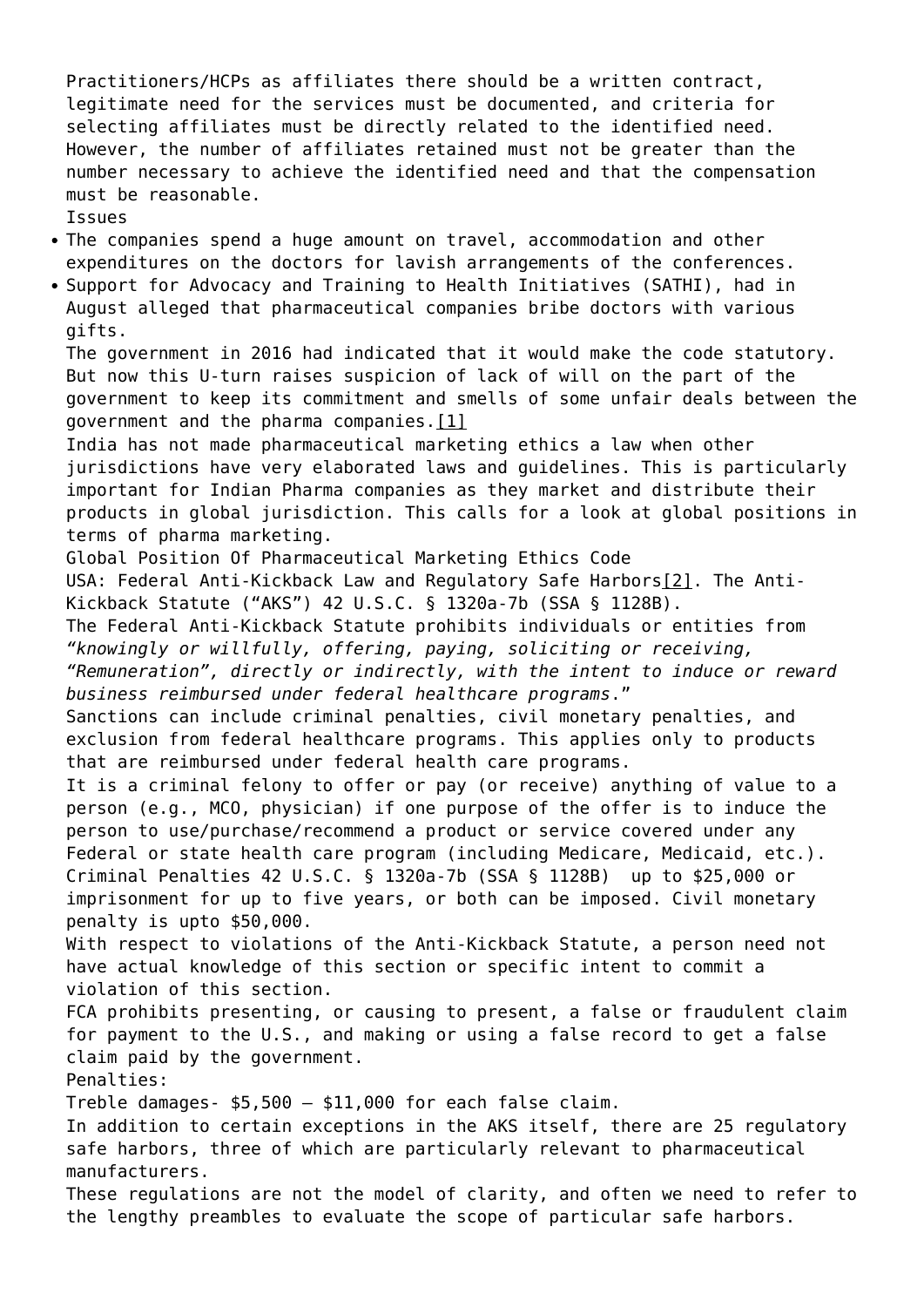Safe harbors: Federally Qualified Health Centers Arrangements, Certain Electronic Prescribing and Electronic Health Records Arrangements, Investments (large publicly owned health care companies; small health care joint ventures; Personal Services Contracts; Discounts and Employee Compensation. In addition, many states have their own anti-kickback statutes, some of which apply to both private and state healthcare programs ("all payer laws"). Direct and indirect payments or other transfers of value provided to a U.S. physician or teaching hospital (deemed "covered recipients"). Payments or other transfers of value provided to a third party at the request of or designated by the applicable manufacturer on behalf of a covered recipient. Ownership and investment interests in the applicable manufacturer that were held by a physician or an immediate family member of a physician. Annual Reporting: Requires companies to disclose, by July 1 of each year, the value, nature, purpose, and particular recipient of any payment or other economic benefit with a value of at least \$50, which the company provides to any covered recipient. Gift Ban: Manufacturers of prescribed products are prohibited from offering or giving gifts to health care providers. Certain expenditures and gifts are expressly allowed under the Vermont law if specific conditions are met. European Union: The European Federation of Pharmaceutical Industries and Associations ("EFPIA") and its Disclosure Cod[e\[3\]](#page--1-0) establishes disclosure obligations on EFPIA member companies and companies that are members of an EFPIA member organization. Many countries have developed codes that include the EFPIA disclosure provisions, including Germany, Greece, Spain, Sweden, Turkey, and the United Kingdom. Several countries have not yet incorporated the disclosure provisions into their codes. Manufacturers must disclose information, including: Transfers of value to HCPs/HCOs related to non-clinical studies, clinical trials, and non-interventional prospective studies that involve the collection of patient data • Transfers of value to HCOs/third parties to manage an event or to cover registration fees or travel and accommodations Consulting fees and related expenses Contributions to individual HCPs to cover registration fees, travel and accommodations France: Requires companies producing or marketing products including, but not limited to, drugs and medical devices (or providing services associated with these products) to make public all agreements with and all benefits in cash or in kind that they provide directly or indirectly to:

- Healthcare professionals and associations of health professionals,
- Medical students and associations representing them, patient associations,
- Hospitals and healthcare institutions,
- Medical societies and foundations,
- Health media companies,
- Prescription and dispensing software companies, and
- Legal entities providing "initial training" to healthcare professionals Disclosures must be made to the French Ministry of Social Affairs and Health. Japan: Japan Pharmaceutical Manufacturers Association ("JPMA") Transparency